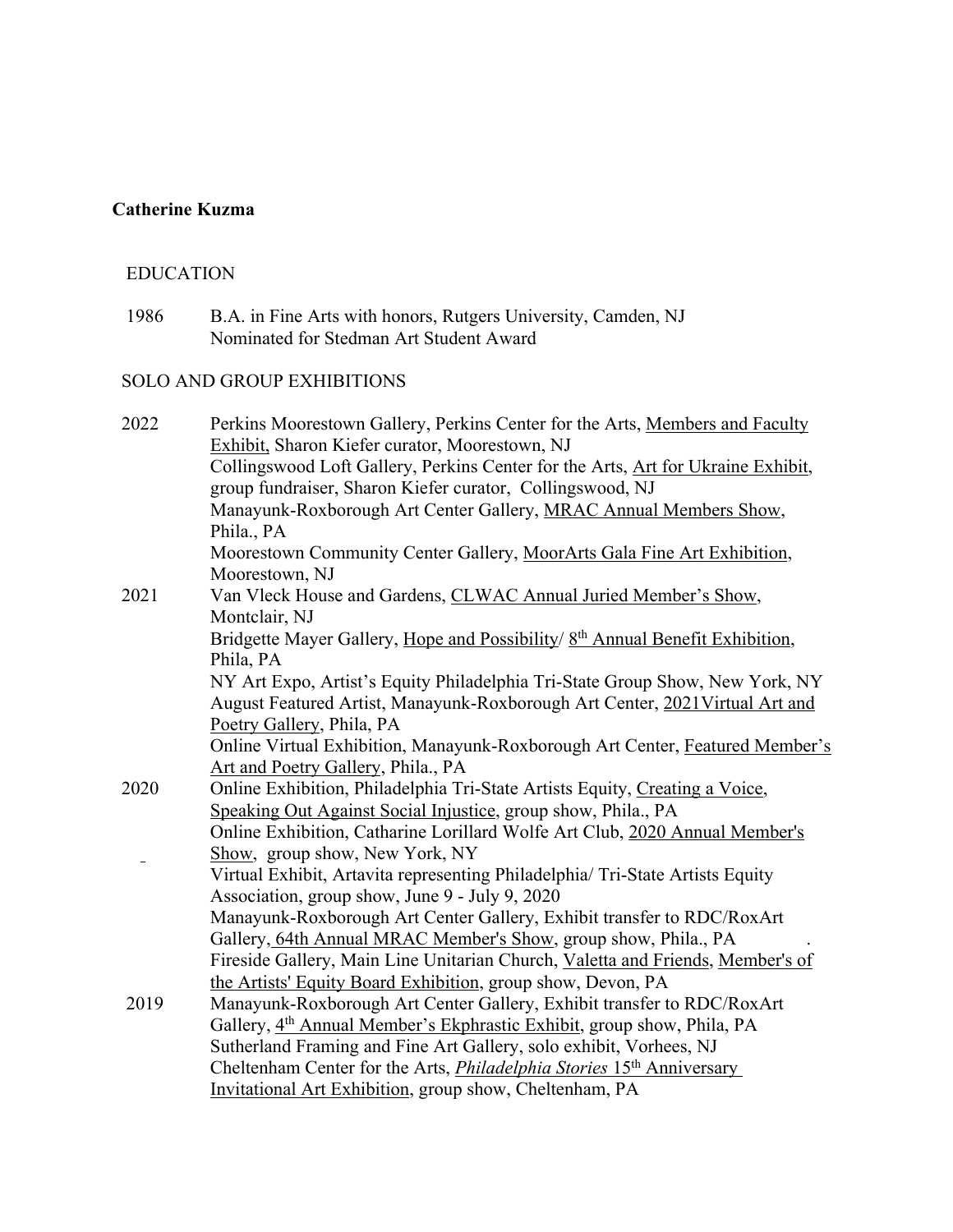| 2019      | Manayunk-Roxborough Art Center Gallery, Quiet Conversation, solo<br>exhibit, Phila., PA |
|-----------|-----------------------------------------------------------------------------------------|
|           | RDC/ROX Art Gallery, <i>Quiet Conversation</i> , solo exhibit, Phila., PA               |
|           | Manayunk-Roxborough Art Center, Member's Series Exhibition, group<br>show, Phila., PA   |
|           | Moorestown Community House, MoorArts Gala Fundraiser,                                   |
|           | group show, Moorestown, NJ                                                              |
| 2018      | Manayunk Roxborough Art Center, member's group show, Phila., PA                         |
| 2017-2018 | Lumberton Leas Gallery, group show, Lumberton, NJ                                       |
| 2017      | Inkwood, Poetry Series, solo exhibit, Haddonfield, NJ                                   |
| 2017      | Medford Memorial Community Center, Winter Theme Exhibit, group show,                    |
|           | Medford, NJ                                                                             |
| 2017-2016 | Manhattan Athletic Club, solo exhibit, New York, NY                                     |
| 2015      | PII Gallery, <i>Close To Home</i> , collaboration with poet Dave Worrell, Phila., PA    |
| 2014      | Medford Arts Center, group show, Medford, NJ                                            |
|           |                                                                                         |

## JURIED EXHIBITIONS / AWARDS

| 2022      | Salmagundi Club, Catharine Lorillard Wolfe Art Club 125 <sup>th</sup> Annual Open |
|-----------|-----------------------------------------------------------------------------------|
|           | Juried Exhibition, New York, NY.                                                  |
|           | David R. Hunt Excellence in Art Award, Manayunk-Roxborough Center for             |
|           | the Arts Gallery, MRAC Member's Show, Philadelphia, PA                            |
|           | First Place Award, Deep Wells Mansion, Catharine Lorillard Wolfe Art Club,        |
|           | <b>Associate and Members Juried Exhibition, St. James, New York</b>               |
|           | <b>Second Place Award, AAPL Online Associates Member Show, New York, NY</b>       |
|           | Ridgewood Art Institute, 42 <sup>nd</sup> Annual National Juried Exhibition,      |
|           | Ridgewood, NJ                                                                     |
| 2021-2022 | Albrecht-Kemper Museum of Art, 10th Annual MVIS National Juried                   |
|           | Exhibition, St. Joseph, Missouri                                                  |
| 2021      | <b>First Place Award, Perkins Center for the Arts, Moorestown Gallery, Annual</b> |
|           | Fall Juried Exhibition, Moorestown, NJ                                            |
|           | Salmagundi Club, SCNY Open Juried Painting and Sculpture Exhibition,              |
|           | New York, NY                                                                      |
|           | Salmagundi Club, 2021 SCNY Open Juried Cityscapes Exhibition,                     |
|           | New York, NY                                                                      |
| 2021      | Quinlan Visual Arts Center, Oil Painter's of America, 2021 Juried Salon           |
|           | Exhibition, Gainesville, GA                                                       |
|           |                                                                                   |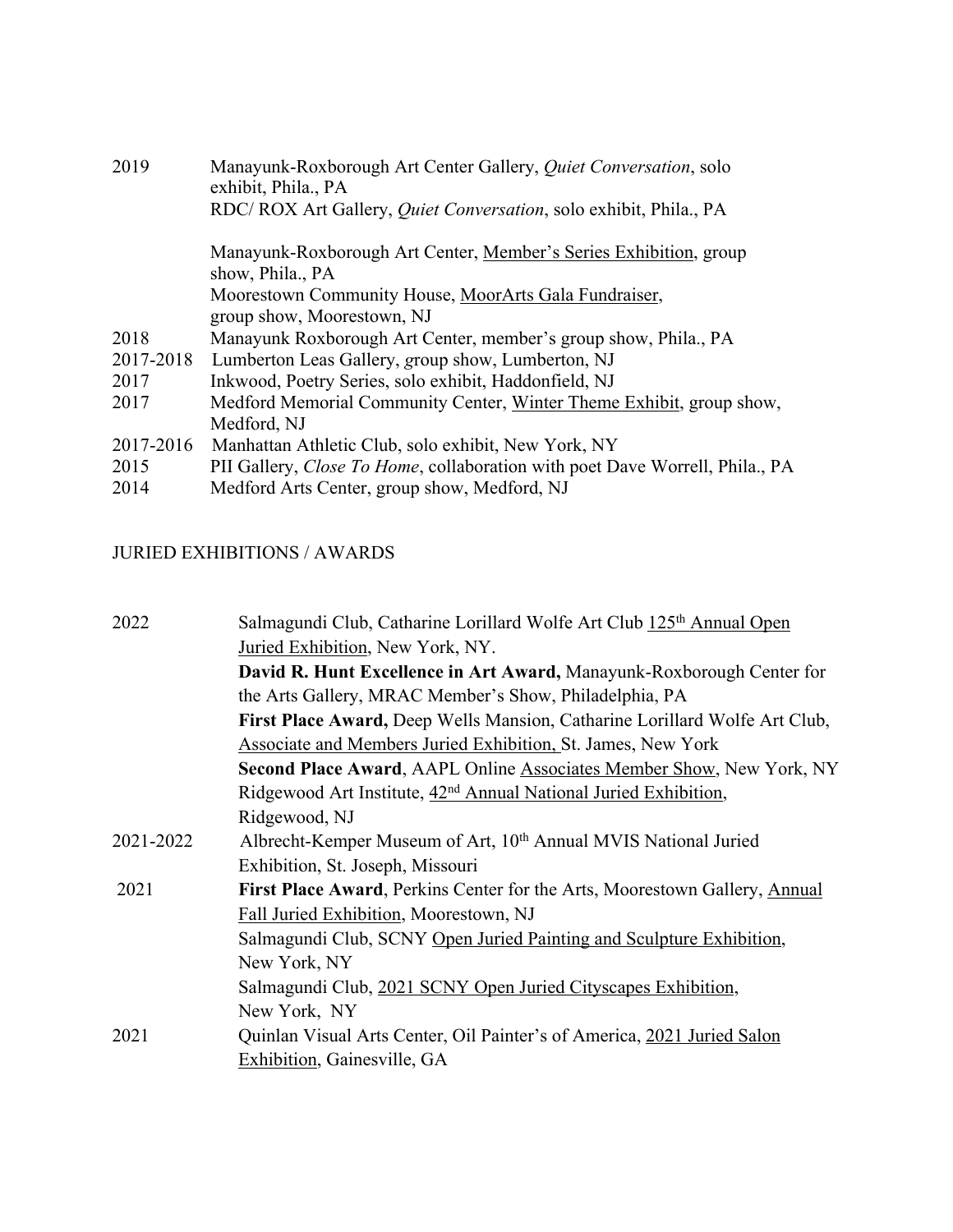| 2021      | Anna Hyatt Huntington Bronze Medal, Salmagundi Club, Catharine                       |
|-----------|--------------------------------------------------------------------------------------|
|           | Lorillard Wolfe Art Club, 124 <sup>th</sup> Annual Open Juried Exhibition,           |
|           | New York, NY                                                                         |
| 2021-2020 | Virtual Exhibition and Online Catalog, Allied Artists of America, 107th              |
|           | Annual Juried Exhibiiton, New York, NY                                               |
| 2020      | Cheltenham Center for the Arts, Artists Equity Philadlephia Tri-State, 71st          |
|           | Annual Juried Exhbition, Unstoppable, juror Michelle Marcuse,                        |
|           | Cheltenham, PA                                                                       |
|           | Virtual Exhibition, Manayunk-Roxborough Art Cernter, MRAC 2020 Annual                |
|           | Juried Exhibition, Pam McLean-Parker, juror, Phila., PA                              |
|           | Online Exhibition, Medford Arts Center, 2020 Fall Fine Art Juried Exhibition,        |
|           | Medford, NJ                                                                          |
|           | Blue Mountain Gallery, 2020 Summer Juried Exhibition, juror Martica                  |
|           | Sawin, New York, NY (virtual online exhibit accompanied by an illustrated            |
|           | online and physical catalogue, essay written by juror, Martica Sawin)                |
|           | Online Exhibition, Congruence, 2020 I Like Your Work Summer Juried                   |
|           | <b>Exhibition, juror Bridgette Mayer</b>                                             |
|           | National Arts Club, Catharine Lorillard Wolfe Art Club 123rd Annual Juried           |
|           | <b>Exhibition, New York, NY</b>                                                      |
| 2019      | Second Place Award, Duke Gallery / Community Arts Center in Wallingford,             |
|           | The Incredible Lightness of Art - Artist Equity Open Juried Exhibition,              |
|           | Wallingford, PA                                                                      |
|           | Camden Fireworks Gallery, A New Berth Juried Exhibition in                           |
|           | partnership with Camden Shipyard and Maritime Museum, Camden, NJ                     |
|           | Best of Show, Manayunk-Roxborough Art Center Gallery, MRAC 11 <sup>th</sup> Annual   |
|           | Open Juried Exhibition, Phila., PA                                                   |
|           | National Arts Club, Catharine Lorillard Wolfe Art Club 122 <sup>nd</sup> Annual Open |
|           | Juried Exhibition, New York, NY                                                      |
| 2018-2019 | D & R Greenway Land Trust, Lovely as a Tree Juried Exhibition,                       |
|           | Princeton, NJ                                                                        |
| 2018      | The National Oil and Acrylic Painters' Society, NOAPS 2018 Fall International        |
|           | Online Open Exhibition                                                               |
|           | Manayunk Roxborough Art Center, MRAC Ekphrastic Exhibit and                          |
|           | Member's Show, Phila., PA                                                            |
|           | Manayunk Roxborough Art Center, MRAC 10 <sup>th</sup> Annual Juried Exhibition,      |
|           | Phila., PA                                                                           |
| 2018      | First Place Award, Center for the Arts in Southern New Jersey, Black Run             |
|           | Preserve 2018 Juried Art Exhibition, , Marlton, NJ                                   |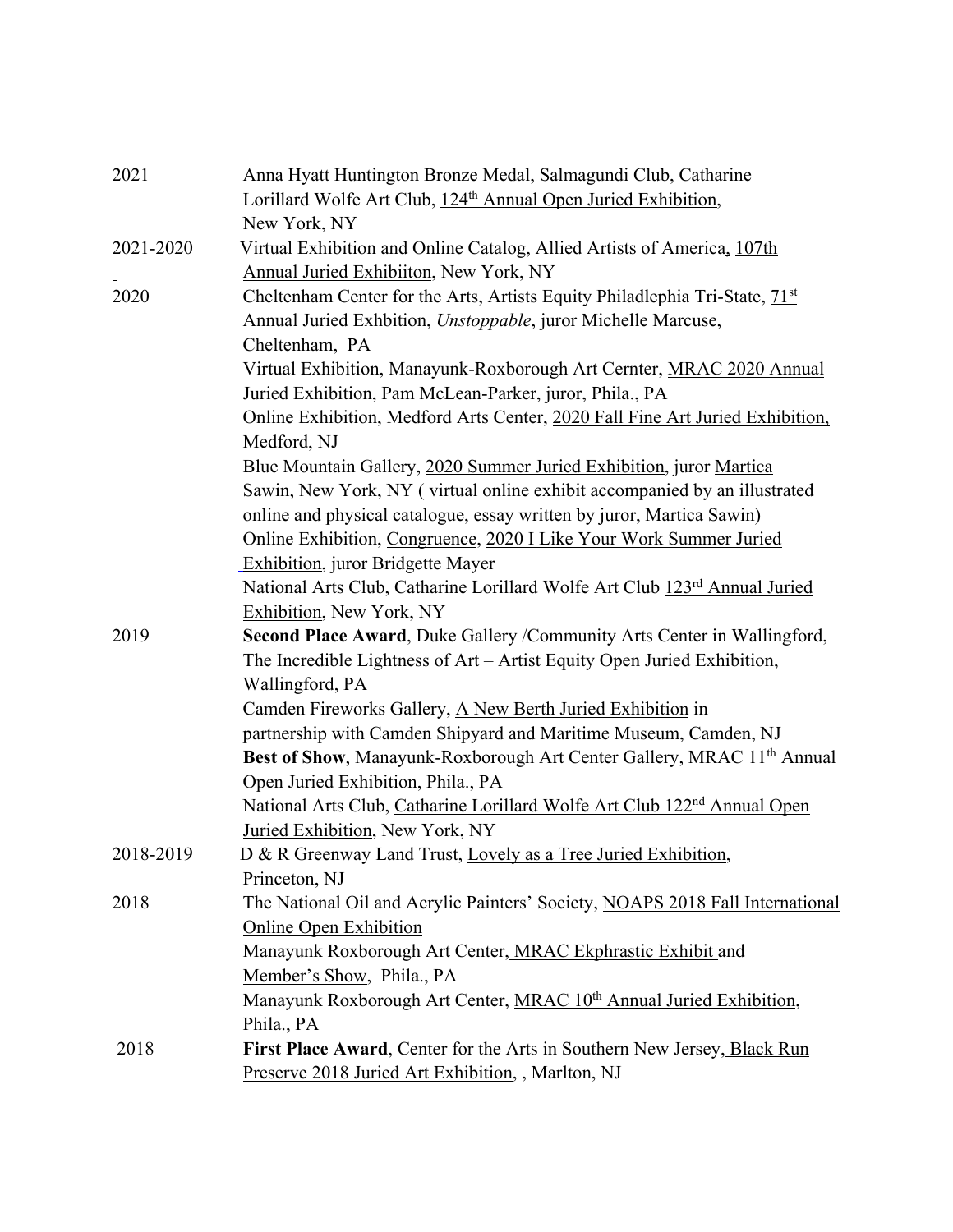| 2018      | Lancaster County Art Association, LCAA Open Door Exhibition,                       |
|-----------|------------------------------------------------------------------------------------|
|           | Lancaster, PA                                                                      |
|           | The Philadelphia Sketch Club, 155 <sup>th</sup> Exhibition of Small Oil Paintings, |
|           | Phila., PA                                                                         |
|           | National Arts Club, Catharine Lorillard Wolfe Art Club 121st Annual                |
|           | Open Juried Exhibition,, New York, NY                                              |
| 2017-2018 | Medford Arts Center, Small Works Exhibit, Medford, NJ                              |
| 2017      | Honorable Mention, Medford Arts Center, 9th Annual Fall Fine Art Juried            |
|           | Exhibition, Medford, NJ, juror Frank Hyder,                                        |
|           | The Philadelphia Sketch Club, 154 <sup>th</sup> Exhibition of Small Oil Paintings, |
|           | Phila., PA                                                                         |
| 2016      | Medford Arts Center, 7th Annual Juried Fine Art Exhibition, Medford, NJ            |
| 2016      | First Place Award, Oil Painting Category, Lancaster County Art Association,        |
|           | LCAA National Juried Exhibition, juror Neysa Grassi, Lancaster, PA,                |
| 2015      | Award of Excellence, Medford Arts Center, Annual Member's Show,                    |
|           | Medford, NJ                                                                        |
|           | Medford Arts Center, Juried Member's Show, Medford, NJ                             |
|           | Honorable Mention, The Philadelphia Sketch Club, 2015 Large Format Art             |
|           | Open Juried Show, Phila., PA                                                       |
|           | Medford Leas Gallery, Art at the Arboretum Juried Exhibition, Medford, NJ          |
|           | Smithville Mansion Annex Gallery, Smithville Annual Juried Show, NJ                |
|           | Honorable Mention, The Plastic Club, The Great Outdoors Juried Exhibit,            |
|           | Phila., PA                                                                         |
|           | Center for the Arts in Southern New Jersey, Annual Juried Exhibition,              |
|           | Marlton, NJ                                                                        |
|           | Certificate of Merit for Outstanding Work, Gamblin Artist's Color Co.              |
|           | Award, The Salmagundi Club, 37th Annual Juried Exhibition for Non-                 |
|           | Members, New York, NY                                                              |
|           | Markeim Arts Center, Art of Sport Juried Show, Haddonfield, NJ                     |
| 2014      | Second Place Award, Medford Arts Center, Annual Member's Juried Show,              |
|           | Medford, NJ                                                                        |
|           | The Center For The Arts in Southern New Jersey, Annual Juried Exhibition,          |
|           | Marlton, NJ                                                                        |
|           | The Salmagundi Club, 36 <sup>th</sup> Annual Non-Member's Show, New York, NY       |
|           | Honorable Mention, Medford Arts Center, Happy 350th Birthday New Jersey            |
|           | Juried Exhibition, juror Philip Carroll, Medford, NJ                               |